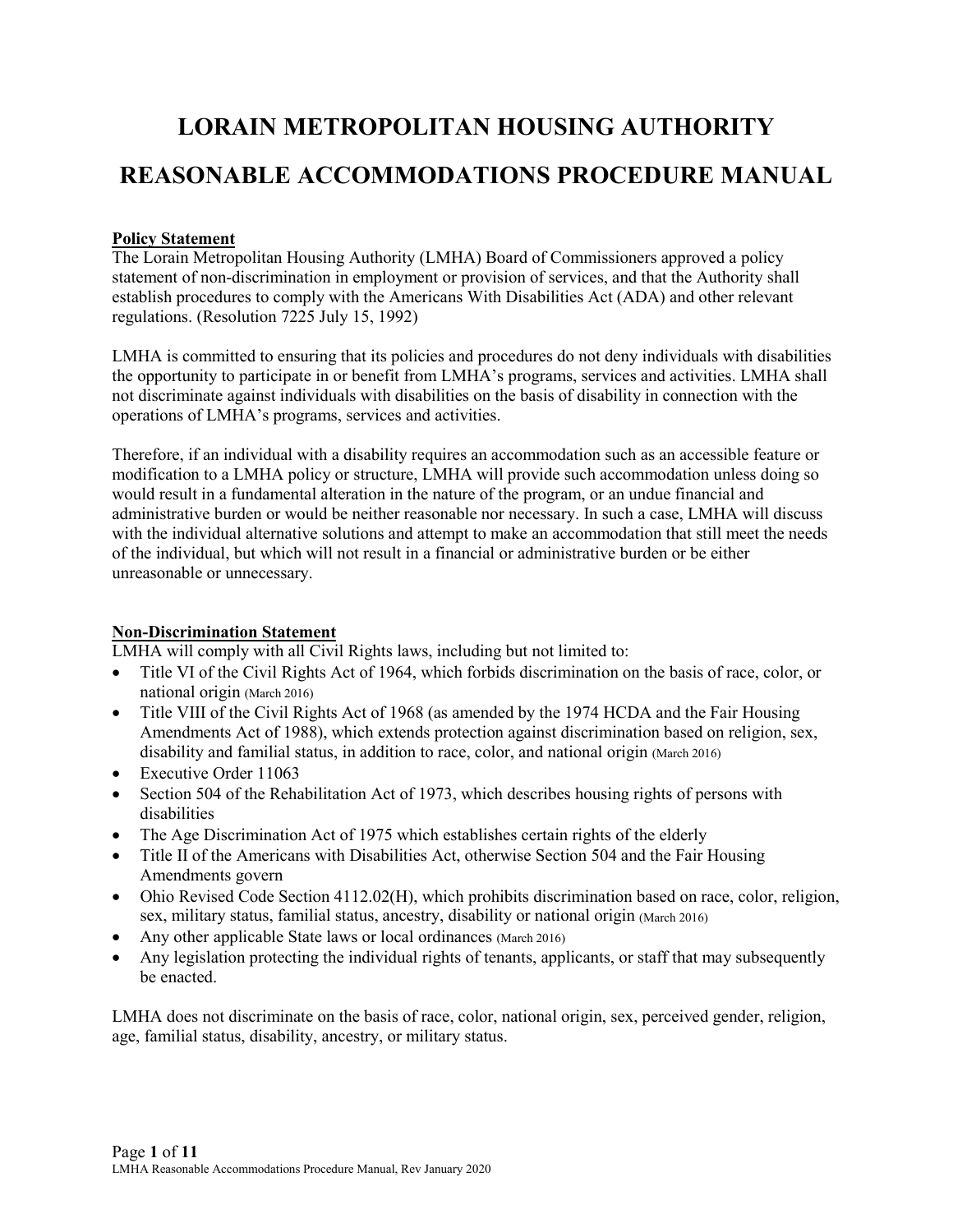## **Reasonable Accommodation(s)**

An applicant, participant, or resident with a disability may request a reasonable accommodation. A reasonable accommodation is a change, modification, alteration, or adaptation in policy, procedure, practice, program, structure or facility that provides a qualified individual with a disability the opportunity to participate in or benefit from a program (housing or non-housing) or activity, or to ensure equal access to LMHA amenities and services.

Herein, the term "reasonable accommodation" is inclusive of changes in rules, policies, procedures, services and physical modifications.

Information and documentation regarding the policy and procedures for reasonable accommodations will be given to applicants, residents, and program participants during the admission and recertification process and upon request. This manual is available in every LMHA management office and online at www.lmha.org. Notice of the right to reasonable accommodation shall be posted in all management offices and provided with all applications.

The requirement to provide reasonable accommodation is intended to provide, for persons with disabilities, equal opportunity to participate in all housing programs administered by LMHA through modification of policies, procedures, or structures. This policy is not intended to provide greater program benefits to persons with disabilities than to non-disabled residents, program participants, or applicants. It may mean, however, that persons with disabilities will sometimes be treated differently in order to ensure equal access to programs and services.

The decision to approve or deny a request for a reasonable accommodation is made on a case-by-case basis and takes into consideration the disability, the needs of the individual, and the nature of the program or activity in which the individual seeks to participate.

## **Definition: Person with a Disability**

The Fair Housing Act, Section 504 of the Rehabilitation Act of 1973, and the Americans With Disabilities Act and their implementing regulations, define an individual or person with a disability.

Section 504's definition of disability (handicap) is found at 24 CFR § 8.3, the Fair Housing Act definition is at 24 CFR § 100.201, and the ADA definition is found at 28 CFR § 35.104.

Following is the definition of "disability" for the purpose of determining if someone may obtain a reasonable accommodation.

A person with a disability or handicap is any person who:

- Has a physical or mental impairment that substantially limits one or more major life activities;
- Has a record of such an impairment; or
- Is regarded as having such impairment.

The definition of a person with disabilities or handicaps does not include:

- Current alcohol and/or drug abusers whose use of alcohol or drugs prevents him/her from participating in the housing or non-housing program; and
- Current alcohol and/or drug abusers whose participation, by reason of such alcohol and/or drug abuse, would constitute a direct threat the property or the safety of others.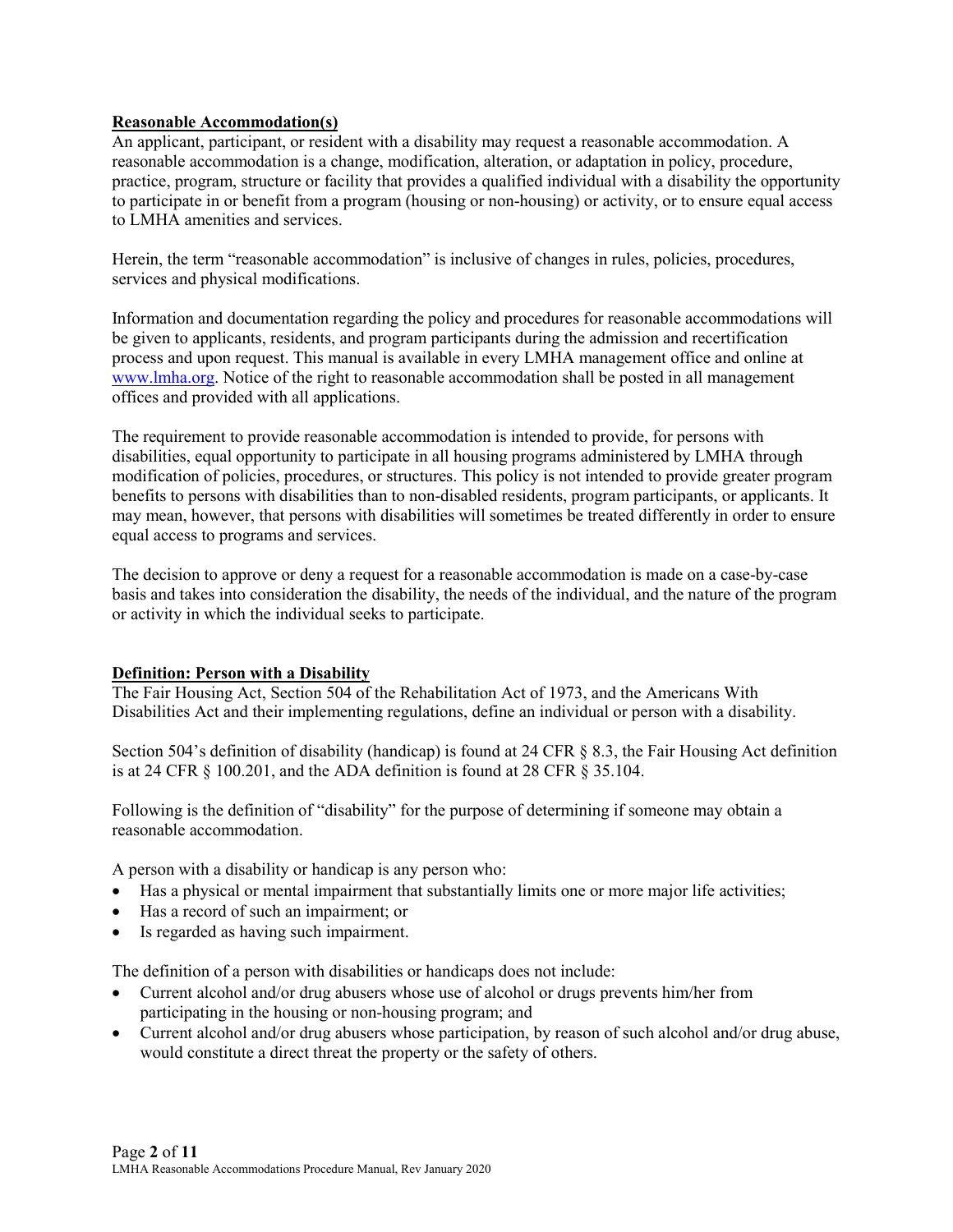As used in this definition the phrase "physical or mental impairment" includes:

- Any physiological disorder or condition, cosmetic disfigurement, or anatomical loss affecting one or more of the following body systems: neurological; muscularskeletal; special sense organs; respiratory, including speech organs; cardiovascular; reproductive; digestive; genito-urinary; hemic and lymphatic; skin; and endocrine; or
- Any mental or psychological disorder, such as mental retardation, organic brain syndrome, emotional or mental illness, and specific learning disabilities. The term "physical or mental impairment" includes, but is not limited to: such diseases and conditions as orthopedic, visual, speech and hearing impairments, cerebral palsy, autism, epilepsy, muscular dystrophy, multiple sclerosis, cancer, heart disease, diabetes, mental retardation, emotional illness, drug addiction and alcoholism.

"Major life activities" mean functions such as caring for one's self, performing manual tasks, walking, seeing, hearing, speaking, breathing, learning and working.

"Has a record of such an impairment" means has a history of, or has been misclassified as having, a mental or physical impairment that substantially limits one or more major life activities.

"Is regarded as having an impairment" is defined as having a physical or mental impairment that does not substantially limit one or more major life activities but is treated by a recipient as constituting such a limitation; having none of the impairments defined in this section but is treated by a recipient as having such an impairment; or having a physical or mental impairment that substantially limits one or more major life activities, only as a result of the attitudes of others toward that impairment.

The above definition of disability determines whether an applicant or resident is entitled to any of the protections of federal disability civil rights laws. Thus, a person who does not meet this definition of disability is not entitled to a reasonable accommodation under Section 504 and the Fair Housing Act.

This definition of disability relevant to reasonable accommodations is not the operative definition of disability for determining eligibility for Public Housing and Housing Choice Voucher Programs that serve persons with disabilities for housing designated for persons with disabilities, vouchers targeted for persons with disabilities, and eligibility for medical deductions related to having a disability.

## **Examples of Reasonable Accommodations**

Examples of reasonable accommodations include, but are not limited to:

- Making alterations to a LMHA unit to make it accessible so that it can be used by a family member with a mobility impairment;
- Transferring a resident from a unit that cannot be made accessible to a unit that is accessible, or to a unit with features that are otherwise necessitated by a disability, such as greater proximity to a treatment facility (March 2016);
- Widening the door of a community room or public restroom so a person with mobility impairment may use the facility;
- Designating an accessible parking space for a specific resident with a disability;
- Adding or altering unit or building features so they may be used by a qualified applicant or resident with a disability, including but not limited to:
	- o Installing strobe light smoke detectors in a unit for a family with a hearing impaired member;
	- o Adding structural grab bars in the bathroom;
	- o Changing the doorknobs to lever type door handles;
	- o Installing a ramp to an entrance;
	- o Providing accessible kitchen appliances;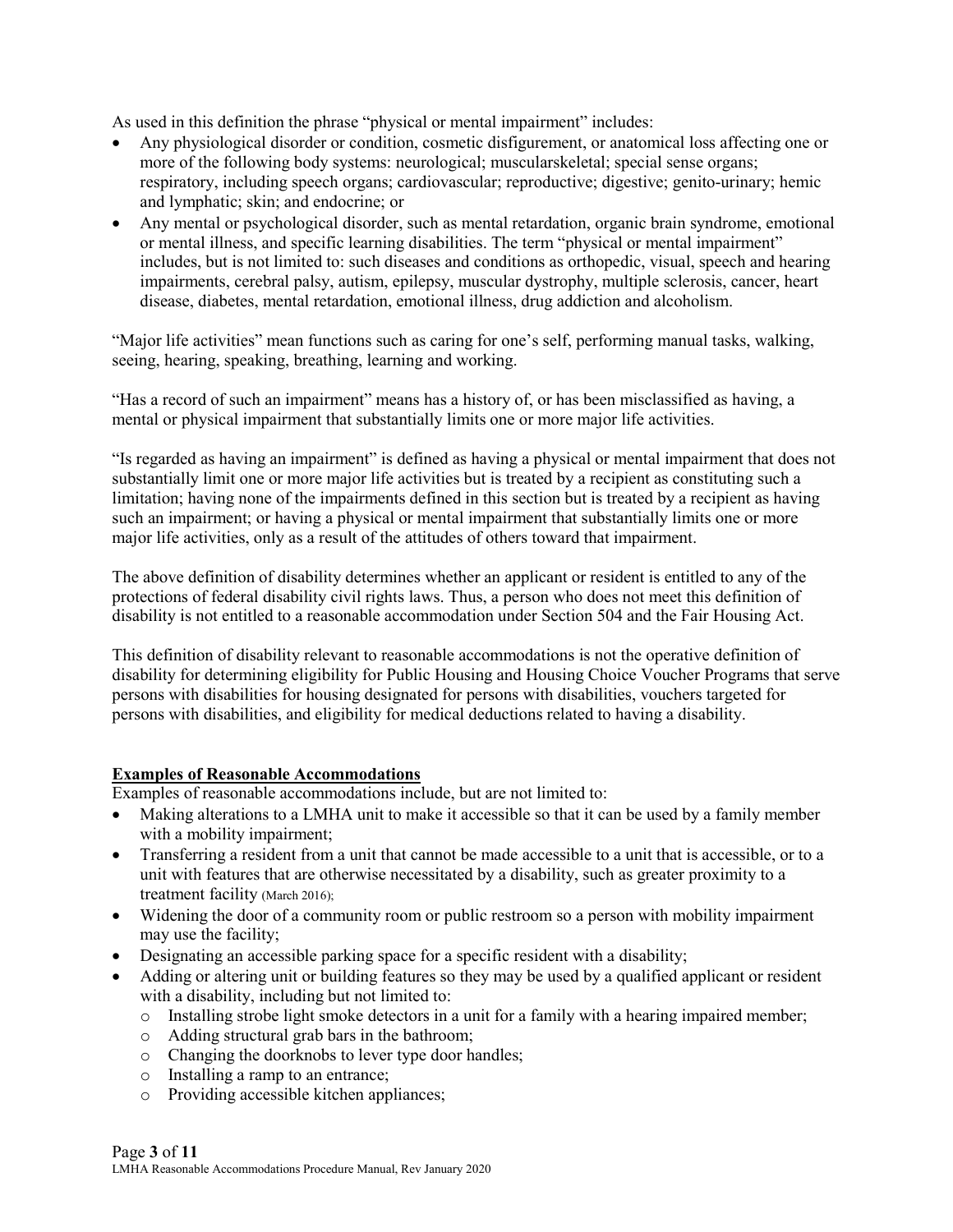- $\circ$  Providing a time extension for locating a unit because of a lack of accessible units;
- o Modifying a bathroom to make it accessible; and
- o Lowering the peephole on the door.
- Offering programs and services at locations accessible to individuals with disabilities;
- Making an exception to an LMHA policy such as a no pet rule, or prohibition on transfers within first year or two of lease, or being in compliance with all family obligations as a condition of receiving the accommodation requested (March 2016);
- Making sure that LMHA processes are accessible to applicants and residents with sensory or cognitive impairments. Upon request, LMHA may make adjustments such as the following:
	- o Having large type documents, Braille documents, cassettes, or a reader available to an applicant or resident with a vision or cognitive impairment during interviews or meetings with LMHA staff;
	- o Making a sign language interpreter available to a qualified applicant or resident with a hearing
	- o impairment during interviews or meetings with LMHA staff; and
	- o Permitting a qualified applicant or resident with a disability to be accompanied or represented by a family member, friend, or advocate at all meetings and interviews with the LMHA if the individual desires such representation.

#### **Section 504/ADA Coordinator**

LMHA has a Section 504/ADA Coordinator that serves an authority-wide function to coordinate all resident, participant, applicant, and employee Reasonable Accommodation (RA) requests.

> The Section 504/ADA Coordinator for LMHA is: LMHA Assistant Director 1600 Kansas Avenue Lorain, OH 44052 440.288.7422 phone 440.288.7388 fax (800) 750-0750 TDD/TTY lmha1600@lmha.org email

## **Reasonable Accommodations Review Committee**

In order to assure an independent, consistent, and uniform process for evaluating reasonable accommodation requests, a Reasonable Accommodations (RA) Review Committee was created, whose function is to review all reasonable accommodation requests and make a determination on behalf of LMHA.

The RA Review Committee consists of:

- Assistant Director
- Public Housing Operations Manager
- Housing Choice Voucher Program Manager
- Placement Supervisor

All RA Review Committee members shall participate in **annual** fair housing training with an emphasis on the law regarding reasonable accommodations and modifications to be eligible to continue to serve on the Committee.

All requests for reasonable accommodations and supporting documentation are to be forwarded to the 504/ADA Coordinator or any member of the RA Review Committee with a RA Review Committee cover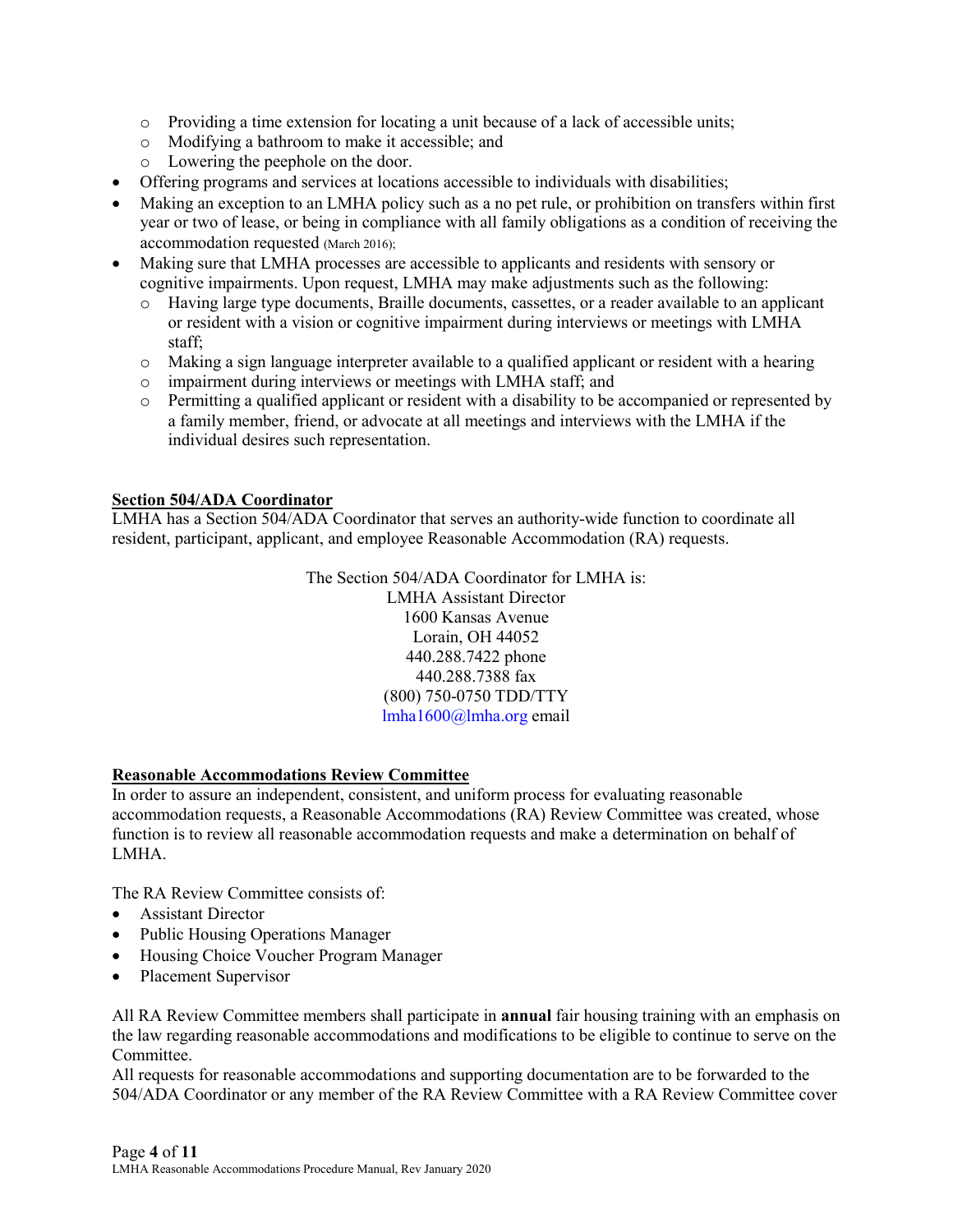sheet. The committee member shall review the request to ensure adequacy of information to make a decision and circulate the request to the Committee for review.

All requests for reasonable accommodations submitted by or on behalf of a resident, participant, or applicant with disabilities shall be reviewed and a decision made in a timely basis regardless of the status of the individual at the time of the request or subsequent to the request. "Status" refers to a resident's compliance with the lease and a participant's compliance with family obligations of the voucher program.

Review of routine requests, such as for installation of grab bars or ramps for individuals whose disabilities are known and obvious, may be circulated to the Committee members for individual review, comment, determination and signature without requiring medical verification. If a Committee member has questions about the request, the Committee shall meet to discuss it. For all other requests, the Committee shall meet on an as-needed basis to ensure timely review and response.

Final determinations regarding requests for reasonable accommodations will be made in the order in which the necessary documentation is received, but in all cases a decision will be made within fourteen (14) business days of receipt of complete information.

The decision of the Committee shall be documented on the cover sheet. The cover sheet, request, and supporting documentation are forwarded to the appropriate department to log the request and subsequent decision and scan into the electronic RA folder. Approved RA requests to transfer will be provided to the Admissions department to be placed on the central transfer list. The supervisor prepares the decision letter and sends it to the requester.

## **Requests for Reasonable Accommodations: When, How, Where, Who, How Many?**

A person with a disability may request a reasonable accommodation *at any time* during the application process, at lease up, residency in public housing or other LMHA-owned/managed housing, participation in any of the voucher programs, or to prevent eviction/termination.

If an applicant, participant or resident indicates that an exception, change or adjustment to a rule, policy, practice, service or structure is needed because of a disability, then LMHA shall treat the information as a request for a reasonable accommodation, *even if no formal request is made*. However, LMHA cannot make a request on behalf of an applicant, participant or resident nor assume that an accommodation is necessary.

Requests may be submitted in writing, orally, or by any other equally effective means of communication at the LMHA Main Office, any LMHA property management office, through the U.S. mail, email, or telephone call. LMHA will ensure that all RA requests are reduced to writing. Whenever possible, requests will be date/time stamped immediately upon receipt of the request.

If needed as a reasonable accommodation, LMHA staff will assist the individual in completing the request form at a location convenient to the requester. Reducing a request in writing will not be cause for any delay in processing an RA request.

Another person acting on behalf of an individual with a disability may make a request for a reasonable accommodation for the individual.

There is no maximum number of requests that an individual with disabilities can submit. Previously denied requests may be resubmitted as additional supporting documentation becomes available or circumstances have changed.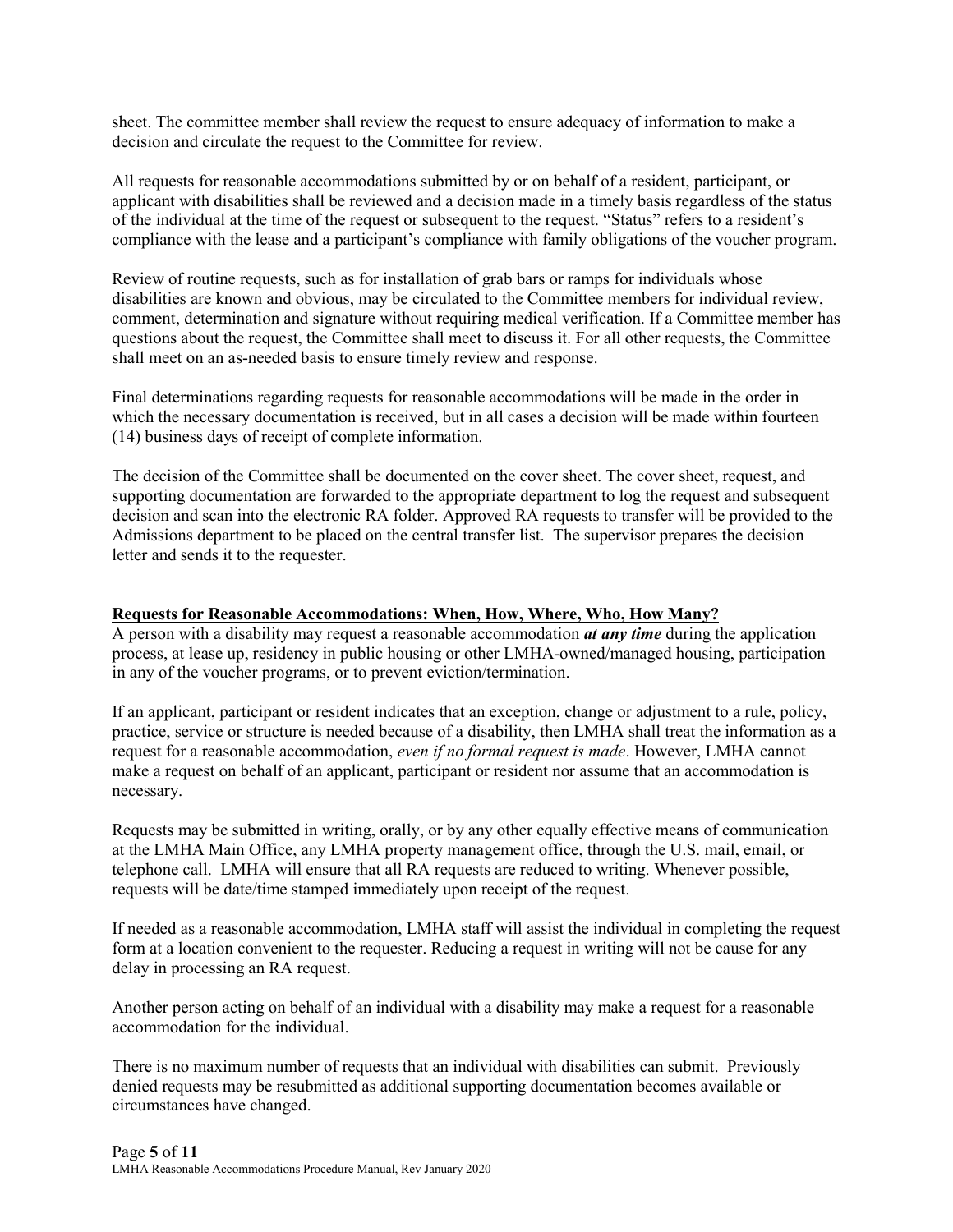#### **Processing of Requests**

Residents of LMHA-owned and managed properties submit requests for reasonable accommodations to the property management office. The Project Manager is responsible for ensuring requests are properly and accurately processed.

Participants of the Housing Choice Voucher Program submit requests for reasonable accommodations to the HCVP at the LMHA Main Office. The HCVP Manager or HCVP Assistant Manager is responsible for ensuring requests are properly and accurately processed.

Applicants for any LMHA programs submit requests for reasonable accommodations to the placement department during the application process either online, over the phone, during the personal interview, or other method. The Placement Supervisor is responsible for ensuring requests are properly and accurately processed.

Requests for reasonable accommodations that are emailed, sent via U.S. mail to the LMHA general mailbox, or submitted to the incorrect department will be forwarded to the correct department.

When LMHA receives a request for a reasonable accommodation, processing of the request will commence as quickly as possible. "Processing" includes, but may not be limited to, sending acknowledgment letters and authorization forms, obtaining necessary information and supporting documentation from the resident and/or appropriate verification sources.

LMHA will issue an acknowledgement of request for the accommodation within seven (7) business days of receipt of the request.

LMHA may require the individual for whom the accommodation is requested to sign an authorization form (as described in the next section "Decision Making Process" on page 7). This may be signed at the time of request or sent along with the acknowledgement letter.

LMHA will contact the requester if, after two (2) attempts, no response is received from the third party who is to provide verification.

If LMHA is unaware of the status of the requestor as a person with a disability and/or the nexus is not clear and the requestor never responds to request for authorization for release of information for third party information, or if the third party does not respond to two (2) contact attempts, then the request shall be denied. The Project Manager, Placement Supervisor, or HCVP Manager is authorized to render a decision to deny the request, log the request and subsequent decision, scan into the electronic RA folder, and prepare the decision letter to send to the requester.

All other accommodation requests shall be submitted to the Reasonable Accommodations Review Committee within three (3) business days of receipt of all necessary verifications and supporting documentation.

Within fourteen (14) business days of receipt of the accommodation request and supporting documentation, the RA Review Committee will render a decision and issue a response indicating whether the request is complete and approved, complete and denied, or incomplete with an indication as to what information is necessary for the RA Review Committee to reach a determination. All denials will include the reason for the denial together with alternative proposals to meet the needs of the requester and information regarding the LMHA Grievance Procedures and process for requesting a hearing.

Upon request, the written notification will be provided in an alternate accessible format.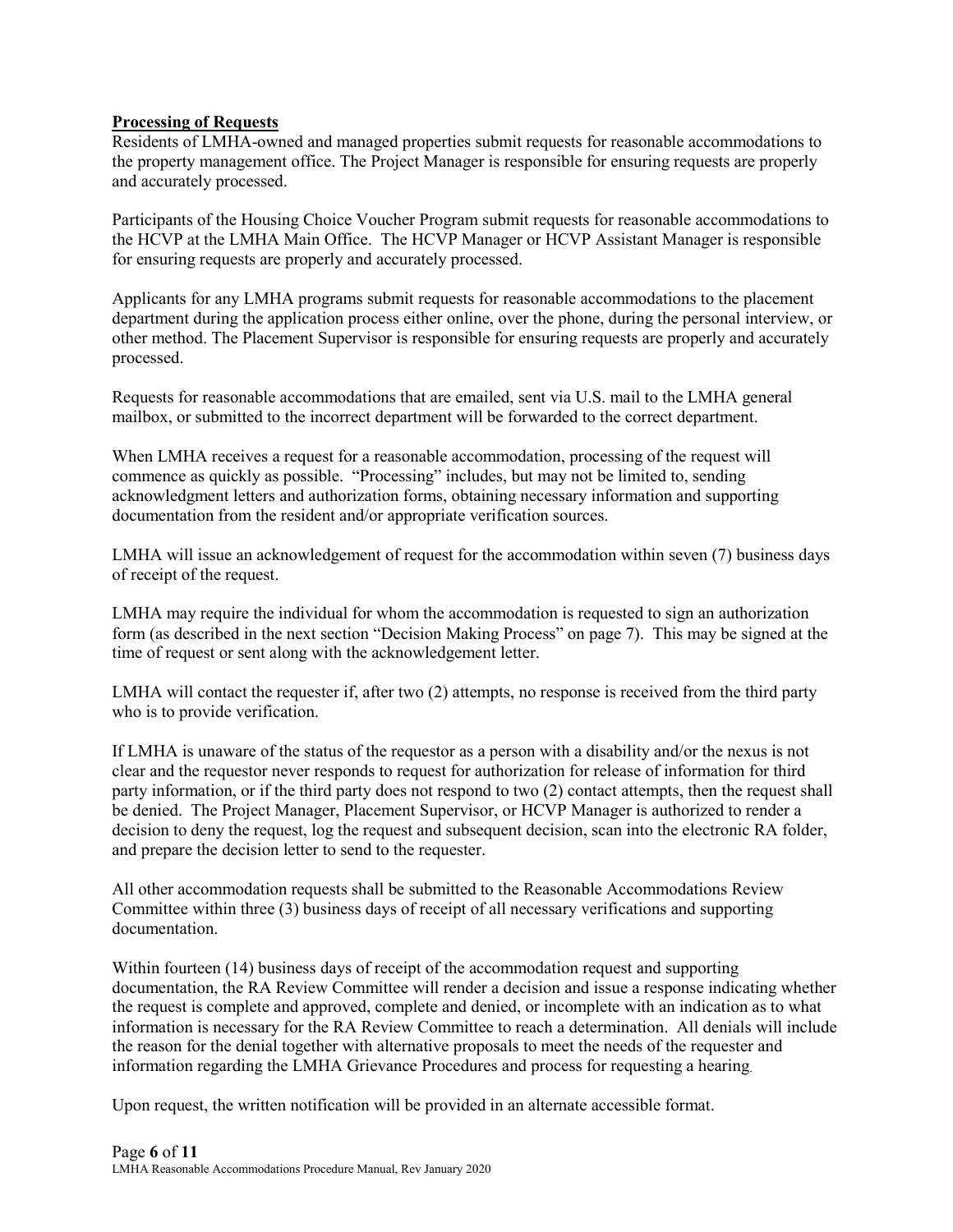## **Decision Making Process for Requests for Reasonable Accommodations**

The Reasonable Accommodations Review Committee utilizes the following criteria in decision making:

## 1. *Is the individual an applicant, resident, or participant who is a qualified individual with a disability?*

LMHA will provide reasonable accommodations for persons with disabilities who are applicants, residents, and participants of LMHA housing programs. LMHA is not obligated to provide an accommodation for an individual with a disability who is not an applicant, resident or participant.

If the applicant/participant/resident requesting the accommodation is *not* disabled, LMHA may deny the request.

If the disability is apparent or already documented, the answer to this question is "yes". However, the disability may not be apparent to others. Or, the disability for which the accommodation is being requested may be other than the apparent disability. If the disability is not apparent or not already documented, LMHA will obtain verification that the person is a person with a disability.

LMHA will not require applicants to provide access to confidential medical records in order to verify a disability nor will LMHA require specific details as to the nature of the disability. LMHA will not ask what the specific disability is.

LMHA will have the requester sign a form authorizing the appropriate third party or professional service provider to certify whether or not the requester is a person with a disability as defined in this manual. This form will also be used to verify the nexus between the person's disability and the requested accommodation.

The following professionals or persons knowledgeable about the nature of the individual's disability may provide verification of an individual's disability and the need for the requested accommodation:

- a doctor or other medical professional;
- a peer support group;
- a non-medical service agency; or,
- a reliable third party who is in a position to know about the individual's disability.

## 2. *Is the requested accommodation necessary and related to the disability?*

If it is apparent that the request is related to the disability, then the answer to this question is "yes". To show that requests for accommodations are necessary, there must be an identifiable relationship, or nexus, between the requested accommodation and the disability. If it is not apparent, then LMHA will obtain documentation that the request is related to the disability, that a barrier does exist due to the disability, and that the requested accommodation would resolve or eliminate the barrier. Utilizing the form described above, LMHA shall contact a knowledgeable third party or professional service provider to certify this information.

LMHA has the right to sufficient documentation to make a decision, but does not have the right to diagnosis, medical history, or treatment unless necessary to implement a reasonable accommodation request, for example, chemical sensitivity to certain materials.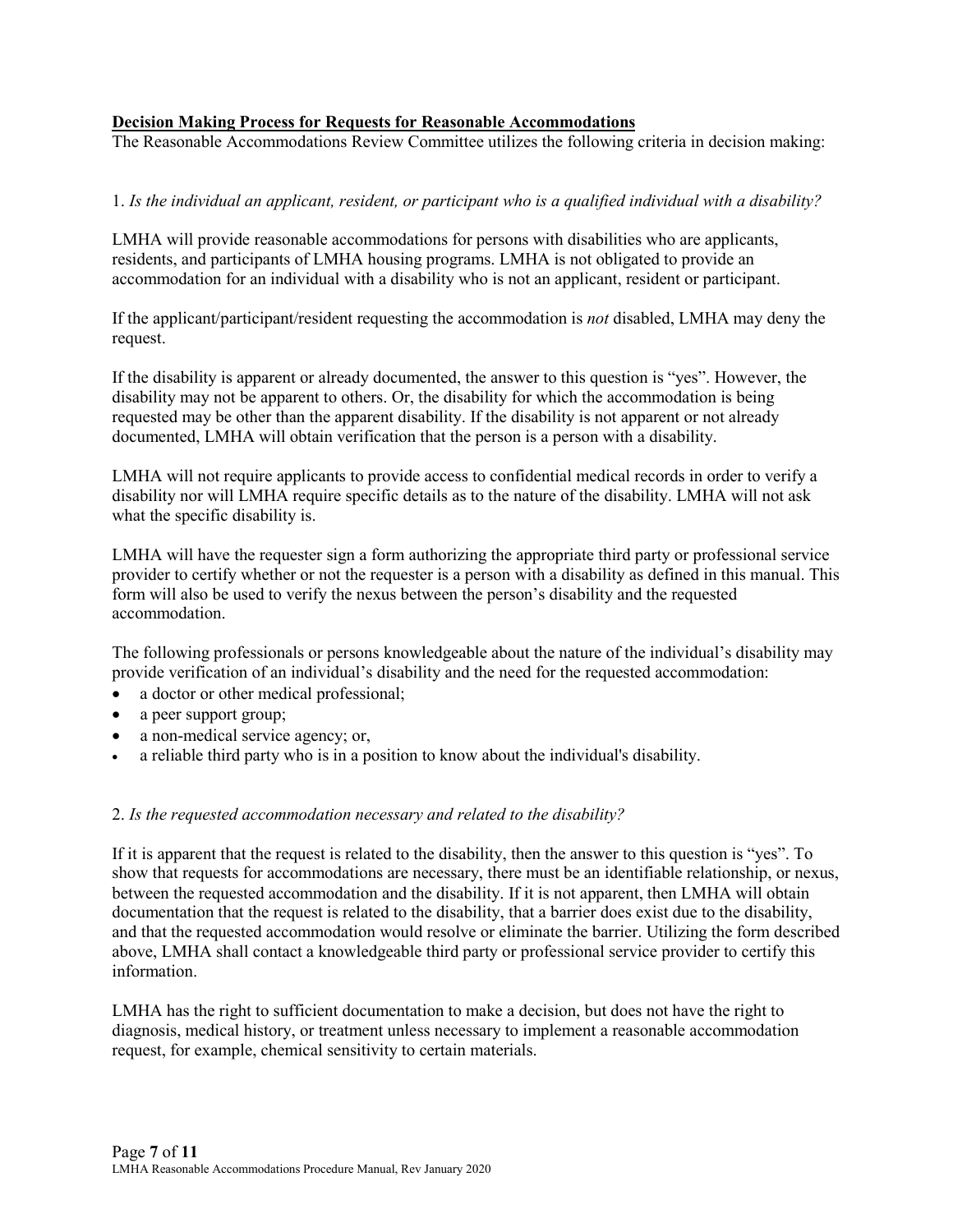According to PIH Notice 2010-26 and reaffirmed in PIH Notice 2011-31 "If a PHA receives documentation from a verification source that contains the individual's specific diagnosis, information regarding the individual's treatment and/or information regarding the nature or severity of the person's disability, the PHA should immediately dispose of this confidential information; this information should never be maintained in the individual's file. If the information needs to disposed of, the PHA should note in the individual's file that verification of a disability (as opposed to a specific disability), and special features required was received, the date received and the name and address of the person/organization that provided the verification."

## 3. *Is the requested accommodation reasonable?*

In order to be determined reasonable, the accommodation must meet two criteria:

- Would the requested accommodation require a fundamental alteration in the nature of the program? LMHA's business is housing. If the request would alter the fundamental business that LMHA conducts, that would not be reasonable. For example, LMHA would deny a request to have the LMHA do grocery shopping, waiving inspections or waiving rent requirements for a person with disabilities.
- Would the requested accommodation create an undue financial hardship or administrative burden? This is determined on a case-by-case basis, taking into consideration the circumstances and resources available at the time of the decision. Frequently, the requested accommodation costs little or nothing. A financial burden assessment requires a comparison of available resources against the cost of the accommodation. An administrative burden can be declared when a request would cause a substantial increase in administrative workload or is outside the job function of LMHA employees.

If LMHA deems the requested accommodation unreasonable, then LMHA shall notify the requester of the reason the specific request cannot be fulfilled. The notification shall invite the requester to engage in an interactive process of discussing alternatives via telephone, by visiting the requester at their home, or meeting them at an LMHA management office. When possible, LMHA will propose alternative accommodations in the notification. Through this interactive, good-faith dialogue, it is anticipated that LMHA and the requester will reach a mutually acceptable solution.

*The fact that granting an accommodation for one person may set a precedent that other similar requests might follow shall not constitute a sufficient basis for determining that a particular accommodation poses an undue financial or administrative burden or fundamental alteration in the program.* Each request is evaluated independently. It is possible that approval of a requested accommodation in the past may constitute an undue financial and administrative burden or fundamental alteration in the program in the future due to changes in circumstances.

When considering requests for accommodations, LMHA shall consult additional guidance, including but not limited to:

- May 17, 2004 JOINT STATEMENT OF THE DEPARTMENT OF HOUSING AND URBAN DEVELOPMENT AND THE DEPARTMENT OF JUSTICE regarding REASONABLE ACCOMMODATIONS UNDER THE FAIR HOUSING ACT (attached as Appendix A); and
- March 5, 2008 JOINT STATEMENT OF THE DEPARTMENT OF HOUSING AND URBAN DEVELOPMENT AND THE DEPARTMENT OF JUSTICE regarding *REASONABLE MODIFICATIONS UNDER THE FAIR HOUSING ACT* (attached as Appendix B).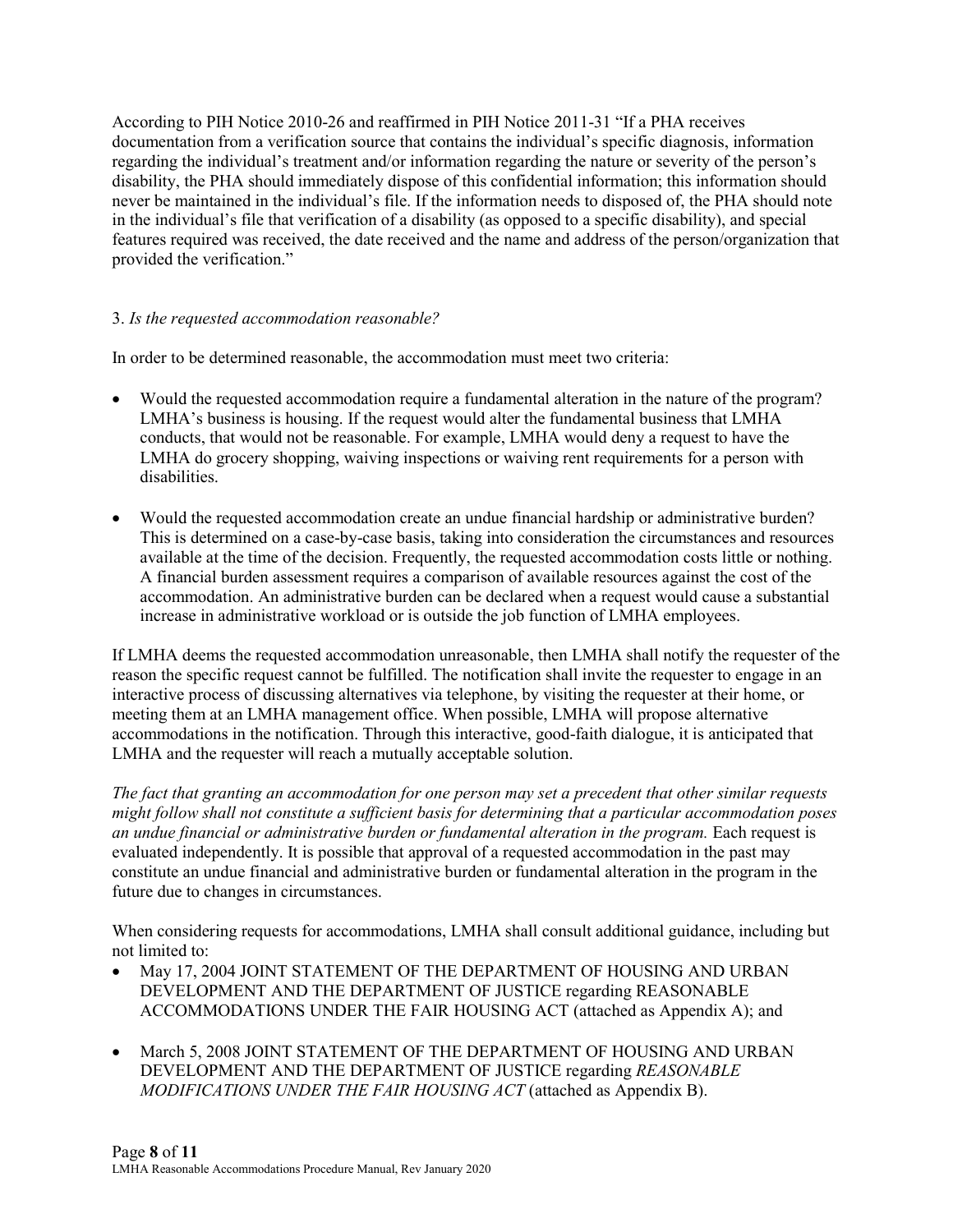A delay in responding to a request after a reasonable amount of time may be construed as a failure to provide a reasonable accommodation.

## **Approval of Requests for Reasonable Accommodation**

If the individual requesting the accommodation is disabled, if the requested accommodation is related to the disability, if the accommodation removes the barrier the individual experiences, and if the accommodation does not pose an undue financial and administrative burden or a fundamental alteration in the nature of LMHA housing programs, then LMHA shall grant the accommodation without any undue delay.

The time schedule for implementing the accommodation may vary based upon the extent of the accommodation. LMHA shall discuss the implementation with the individual following written notification that the accommodation request has been granted.

## **Denial of Requests for Reasonable Accommodations**

Requests for reasonable accommodations may be denied if:

- The accommodation is not sought for an applicant, participant or resident in one or more of LMHA's housing programs;
- The request was not made by or on behalf of a person with disabilities;
- The person for whom an accommodation is sought is not an individual with disabilities;
- There is no disability-related need for the accommodation being requested (no nexus).
- The requestor does not respond to request for information or fails to complete documents necessary for verification of disability or nexus;
- The knowledgeable third party does not respond to requests for verification;

If the request is denied in these circumstances, the requester will be notified of the reason for the denial, information regarding the LMHA Grievance Procedures, and the process for requesting a hearing.

Requests for reasonable accommodations may be denied and an alternative proposed if:

- Implementation of the accommodation would require a fundamental alteration in the nature of LMHA housing programs;
- Implementation of the accommodation would pose an undue financial and administrative burden on LMHA;
- Implementation of the accommodation would result in a violation of state and/or federal law;
- The request requires a structurally infeasible alteration;
- The request would require the removal or alteration of a load-bearing structural member.

If the request is denied in these circumstances, the requester will be notified of the reason for the denial, alternative proposals to meet the needs of the requester, information regarding the LMHA Grievance Procedures, and the process for requesting a hearing.

#### **Direct Threat**

A request is generally not reasonable if the accommodation or modification would constitute a "direct threat" to the health or safety of other individuals or result in substantial physical damage to the property of others, unless the threat can be eliminated or significantly reduced by reasonable accommodation.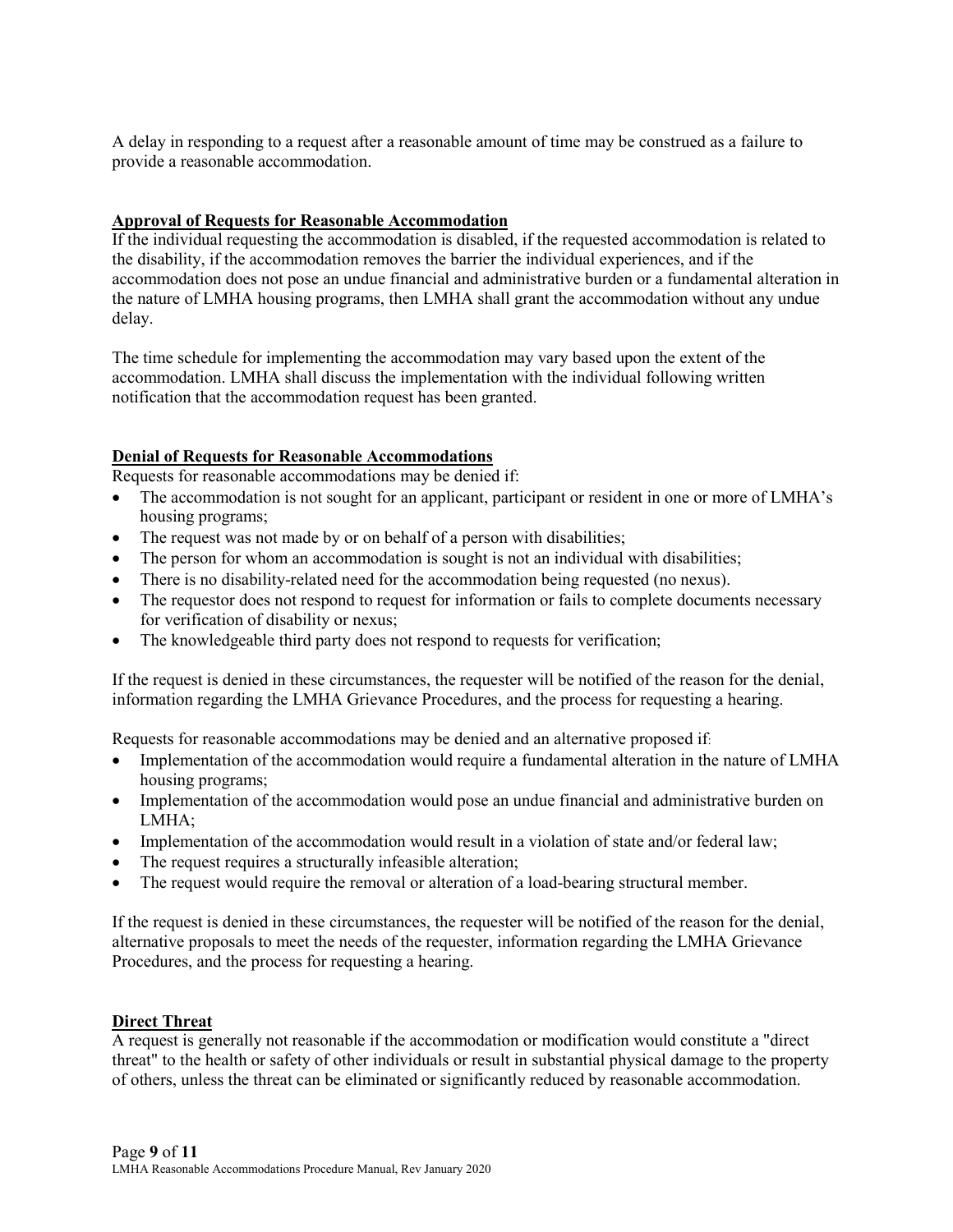However, all requests for accommodation will be evaluated, even from someone who is considered a direct threat or who has caused substantial property damage.

To establish a direct threat, LMHA must have recent, objective evidence of behavior that puts others at risk of harm. Such a determination must rely on an individualized assessment that is based on reliable objective evidence (*e.g*., current conduct, or a recent history of overt acts). The assessment must consider:

- the nature, duration, and severity of the risk of injury;
- the probability that injury will actually occur; and
- whether there are any reasonable accommodations that will eliminate the direct threat.

Consequently, in evaluating a recent history of overt acts, LMHA must take into account whether the individual has received intervening treatment or medication that has eliminated the direct threat (*i.e*., a significant risk of substantial harm). In such a situation, LMHA may request that the individual document how the circumstances have changed so that the individual no longer poses a direct threat.

If the threat is disability related and is mitigated or managed through effective treatment or cooperation with a treatment plan, behavioral barriers to continued participation may be waived as an accommodation.

In the cases of applicants, LMHA may also obtain satisfactory assurances that the individual will not pose a direct threat during the tenancy.

## **Transfer Due to Reasonable Accommodation**

LMHA will not require a resident with a disability to transfer in lieu of providing a reasonable accommodation.

If a resident with a disability is approved for a transfer to another unit as a reasonable accommodation, then LMHA will pay reasonable moving-related expenses or contract with a professional moving company to perform the move for the resident.

LMHA will also pay the reasonable moving-related expenses or provide professional moving services for residents without disabilities who occupy an accessible unit and are required to transfer to a vacant, nonaccessible unit, upon notice by LMHA that there is an eligible, qualified resident or applicant with disabilities who requires the accessibility features of the resident's unit.

If the resident with a disability who is approved for a transfer to another unit as a reasonable accommodation is a participant in LMHA's Housing Choice Voucher Program, then LMHA will notify the participating landlord that the Federal and State Fair Housing Laws require LMHA to terminate the Housing Choice Voucher Program contract and the participating landlord to release the Voucher Holder from the lease agreement.

## **Assistance Animals**

Requests for assistance (i.e., companion or service) animals are requests for reasonable accommodations and will be reviewed by the Reasonable Accommodations Review Committee. The LMHA Public Housing Admissions and Continued Occupancy Policy contains the Assistance Animal Policy and lease addendum.